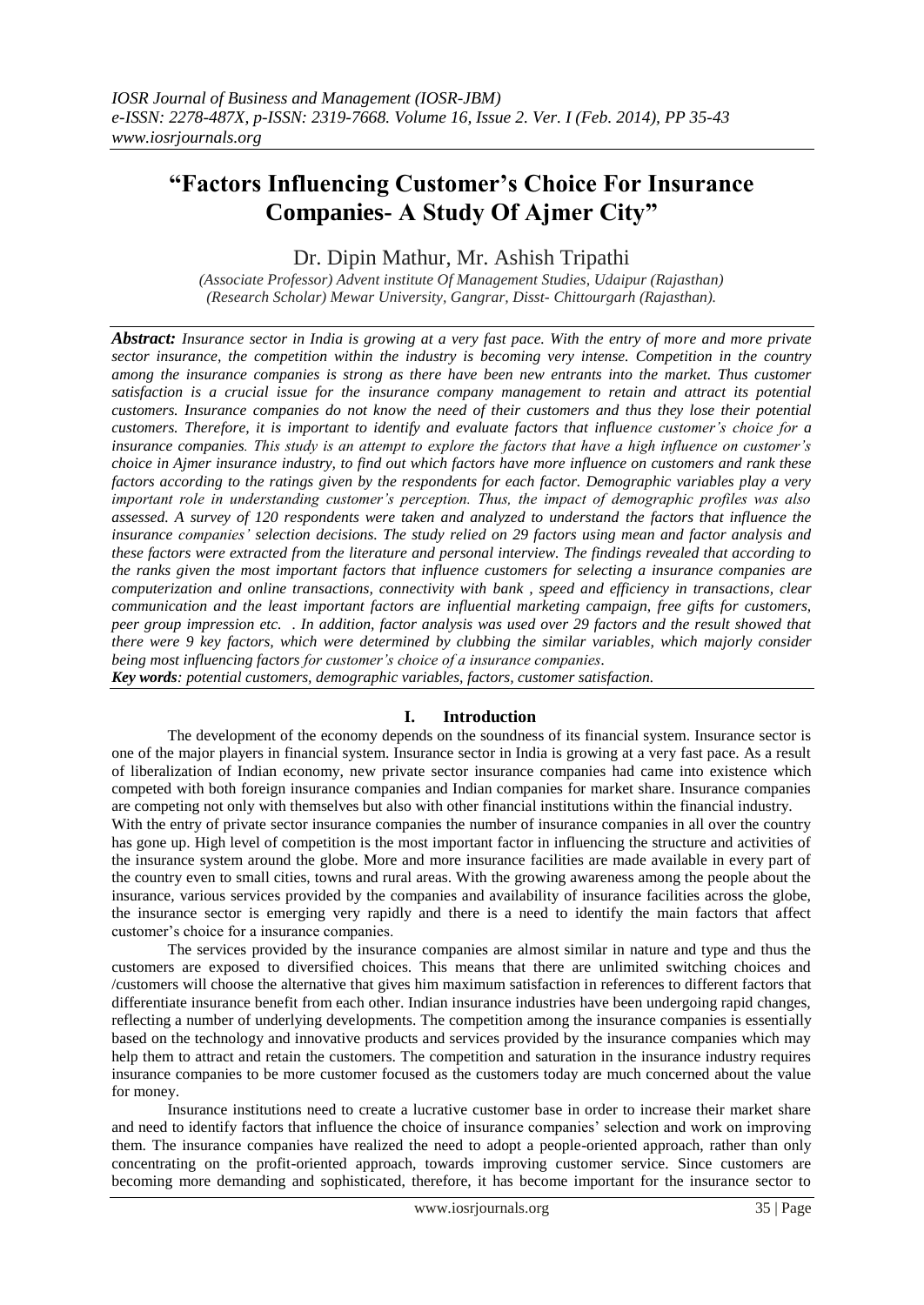determine the factors which are pertinent to the customers for choosing a company. To prevent the migration of clients and attracting the new ones, it is very important for the insurance companies to understand the preferences of the customers to offer the services required by them. With intensified competition in the industry, it is vital for the insurance companies to understand "How customers choose their insurance company? Exploring and evaluating such information will help companies to identify the appropriate marketing strategies that are needed to sustain and survive in the market.

Consumer markets can be segmented on several bases. Segmentation of customer markets helps insurance company to discriminate insurance company customers in desired categories, so that their needs and wants may be effectively addressed for the purpose of preparing sound and effective marketing strategies. The consumer market can be segmented on the basis of demographic disparities and thus, the impact of these variables on influence of customer"s choice should be evaluated. Thus, improper identification of true determinants of consumers' company selection decision may result in losing potential customers.

This study is attempt towards finding out what factors mostly influence customers while making company selection. List of factors are taken into account for the purpose like location, infrastructure, global reach, speed and quality of services provided, internet banking facilities, staff professionalism and guidance, reputation of the firm etc. The variations on the perception of choices with regard to factors will provide a useful insight to insurance companies when selecting their marketing strategies.

## **II. Literature Review**

1 ) Fishbein and Ajzen' s (1975) theory of reasoned action is part of the "buyer behavior school" of marketing theory (Sheth, Gardner, & Garrett, 1988, p. 110). This school focuses on customers in the marketplace in two ways. These are, first, in terms of customers' personal demographic characteristics, and second, possibly more important, in terms of why customers behave in certain ways. That is, "How do customers and consumers really behave?" (Day & Montgomery, 1999, p. 3). Sheth et al. (1988) assert that the buyer behavior school "has had the greatest impact on the discipline of marketing," except possibly with the exception of the managerial school (p. 110). In today's marketplace, with the growing attention to the consumer's wants, needs, and desires and especially seniors' greater buying power (Marcus & Thomson, 2001), the study of consumer behavior becomes increasingly important for both theory and practical application in marketing.

**S Krishnamurthy**, S V Mony, Nani Jhaveri, Sandeep Bakhshi, Ramesh Bhat and M R Dixit

(2005), in the paper titled, "Insurance Industry in India: Structure, Performance and Future Challenges", clearly explained the status and growth of Indian Insurance Industry after liberalization and also presents future challenges and opportunities linked with the Insurance.

Insurance is the backbone of country"s risk management system and influence growth of an economy in several ways. Penetration of Insurance largely depends on availability of Insurance products, insurance awareness and quality of services. The future growth of this sector will depend on how effectively the insurers are meeting the expectations of their customers and able to change the perceptions of the Indian consumers and make them aware of the insurable risks. The paper has also drawn attention on emerging structure, role of banc assurance, agents and customer services in the success of life insurance business.

**M. Rajkumari (2007)** in the paper titled "A Study on Customers' Preference towards Insurance Services " examined the awareness, satisfaction and preferences of customers towards various Insurance services . The study has been undertaken by the researcher in order to identify the customer's attitude towards purchase of insurance products and services formats available through banks. He also gave suggestions to improve customer awareness on performance of banks in selling insurance policies

Hyderabad ICFAI publication has clearly mentioned in his book that how banc assurance will be beneficial for banks, insurers and customers and also present challenges and opportunities of banc assurance in India. He identified cultural differences between banks and insurance companies could pose a major challenge to the growth of banc assurance. Large customer base and people trust on bank is the main opportunity for the banks as a distribution channel for insurance companies

According to **J. [Campbell](http://www.sciencedirect.com/science?_ob=ArticleURL&_udi=B6V69-47X72HM-6&_user=10&_rdoc=1&_fmt=&_orig=search&_sort=d&view=c&_acct=C000050221&_version=1&_urlVersion=0&_userid=10&md5=53bc6659b117cead8ee758d7d2d8bd9b#vt1) Alexandra**, **2003**," While increasingly demanding customers have prompted many firms & corporation to implement better sales programme , little is known about the internal processes that assist corporation-wide learning about individual customer services."

According to **Ranjan, Jayanthi, Bhatnagar, Vishal**, **2009**,"The efficient and automated management of customer interactions is the need of today. The customer services have helped organizations to increase the interaction with customers. Organization also needs to analyze the customer data to uncover trends in customer behavior and understand the true value of their customers. Analyzing customer relationships from a lifetime perspective is critical for success."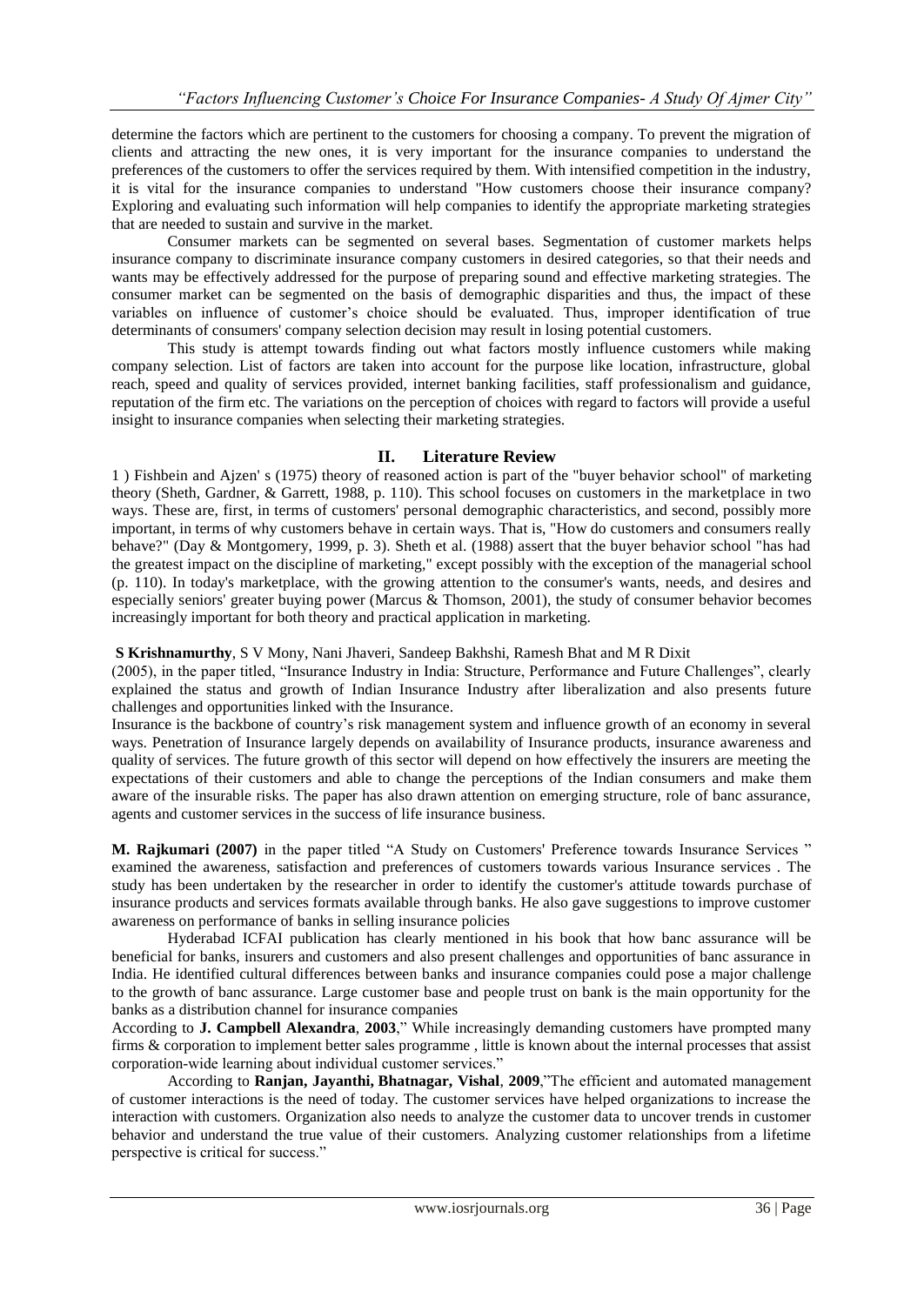## **III. Research Methodology**

The researcher has gone through primary data i.e. interviewing customers and using schedules. The total of 120 respondents were contacted, the respondents were the customers of insurance companies in the city of Ajmer.

## **3.1 Research Objectives:-**

- To identify various factors influencing customer"s choice for insurance company.
- To determine relative importance of each factor influencing customer choice.
- To study the impact of gender and education level on factors influencing customer"s choice for insurance company.

## **3.2 Research Design:-**

**T**he research design used for the purpose was descriptive and various factors are taken into account for understanding the customer's choice for a insurance company.

## **3.3 Research Instrument:**

Structured Schedule was prepared for the use in the survey based on objectives of the study. The questions were divided and organized into two sections: in the first section of the questionnaire questions were asked regarding the age, income, and education. The second section of the questionnaire asked respondents questions related to insurance company, and asked to rate the relative importance of 30 insurance company attributes when choosing a company. They were measured on a seven point Likert-type scale of importance ranging from 1strongly disagree) to 7(strongly agree)

#### **3.4 Sample and Data collection:**

The present study has been conducted in Ajmer City in Rajasthan state. A purposive sample of 120 individuals who had an experience of offline and online insurance system was taken. The respondents were requested to give their responses with respect to the factors they would consider while making a choice a bank.

## **3.5 Limitations of the study**

- **1.** Generalization of the study- the study cannot be universally applied as the study confines to Ajmer city only.
- 2. Although different factors influencing the customer"s choice were taken, it may be needed that other aspects and factors not taken into account needed to be explored and studied.
- 3. There were financial and time constraints during the study.

## **IV. Data Analysis**

The data collected was analyzed using Microsoft Excel-2003 software package and SPSS.

The information related to demographic profile and peoples' preference for various modes for insurance amount transactions is given. Then, the mean value of each factor influencing customer"s choice for insurance company was calculated and ranks were given to the factors from highly influencing factors to least influencing. The factor analysis was used to club the similar variables and determine key factors that majorly influence the customer's choice and T-test was used to find out whether there is an impact of demographic variables on factors influencing customer's choice for insurance companies.

**4.1** Demographic profile of respondents- it contains information regarding age, gender, education level, income.

|                       | Table 1            |           |               |  |
|-----------------------|--------------------|-----------|---------------|--|
| Details               |                    | Frequency | $\frac{0}{0}$ |  |
|                       | Male               | 85        | 70.84         |  |
| Gender                | Female             | 35        | 29.16         |  |
|                       | <b>Total</b>       | 120       | 100           |  |
|                       | 18-25              | 61        | 50.83         |  |
|                       | $26 - 35$          | 22        | 18.33         |  |
| Age                   | 36-45              | 18        | 15            |  |
|                       | Above 45           | 19        | 15.84         |  |
|                       | <b>Total</b>       | 120       | 100           |  |
|                       | <b>Below 20000</b> | 43        | 35.89         |  |
| <b>Monthly income</b> | 20000-35000        | 32        | 26.66         |  |
|                       | 35000-50000        | 30        | 25            |  |
|                       | Above 50000        | 15        | 12.5          |  |
|                       | <b>Total</b>       | 120       | 100           |  |
|                       | Below high school  | 5         | 4.17          |  |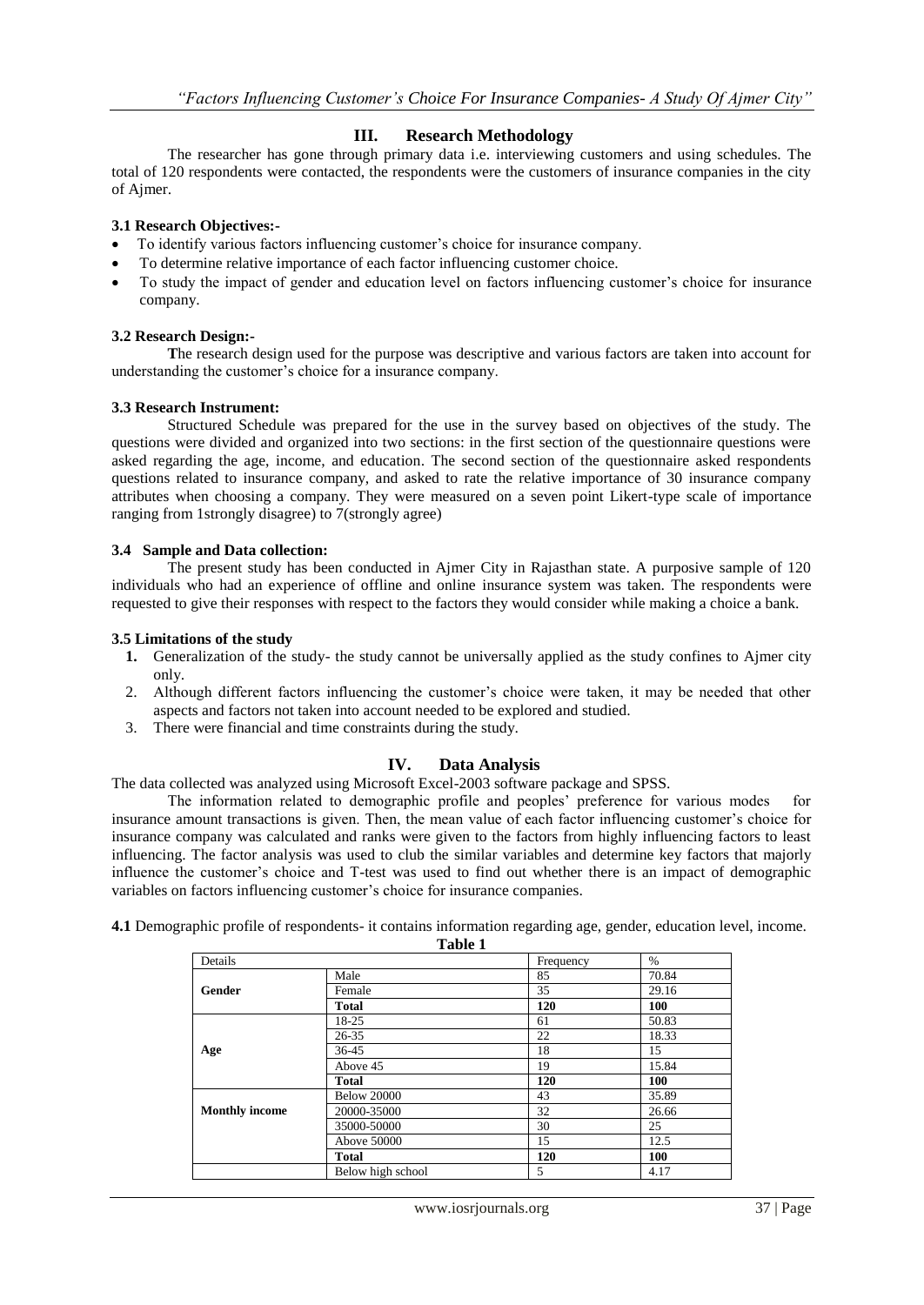|                        | High school   |     | .9.16 |
|------------------------|---------------|-----|-------|
| <b>Education level</b> | Graduate      | 26  | 21.67 |
|                        | Post graduate | 78  | 65    |
|                        | <b>Total</b>  | 120 | 100   |

**Interpretation:** Most of the respondents are: male (70.84%), age group (50.83%), post graduate(65%), income group below 20000(35.89%).

#### **4.2 Modes through which customers operate their insurance account.**



 **Interpretation:** most of the people operate their insurance account by physically visiting to company office (54%) and least through mobile banking system (6.7%)

**4.2 The mean scores** of all the 29 factors are mentioned and their ranks are given to find out which factors have a great influence on customer's choice for a insurance companies.

| Table 2        |                                                                       |          |                |  |  |  |  |
|----------------|-----------------------------------------------------------------------|----------|----------------|--|--|--|--|
| S .No          | Factors                                                               | Mean     | Rank           |  |  |  |  |
| 1              | Convenient company office location                                    | 5.316667 | $\tau$         |  |  |  |  |
| $\overline{2}$ | Parking space                                                         | 4.741667 | 24             |  |  |  |  |
| 3              | Availability of Premium collection center                             | 5.375    | $\overline{4}$ |  |  |  |  |
| $\overline{4}$ | No. of branches across the globe                                      | 4.9      | 19             |  |  |  |  |
| 5              | Infrastructure of the insurance company                               | 4.808333 | 21             |  |  |  |  |
| 6              | Use of modern equipments                                              | 5.141667 | 14             |  |  |  |  |
| $\overline{7}$ | Fast and efficient counter services                                   | 5.25     | 9              |  |  |  |  |
| 8              | Speed and efficiency of transactions                                  | 5.45     | 3              |  |  |  |  |
| 9              | Wide range of products and services                                   | 4.775    | 23             |  |  |  |  |
| 10             | Company opening / Operating hours                                     | 5.15     | 12             |  |  |  |  |
| 11             | Interest rates                                                        | 4.858333 | 20             |  |  |  |  |
| 12             | Lower service charge                                                  | 4.783333 | 22             |  |  |  |  |
| 13             | New scheme information                                                | 4.591667 | 26             |  |  |  |  |
| 14             | Ease of opening the account                                           | 5.166667 | 10             |  |  |  |  |
| 15             | Connectivity to bank's                                                | 5.466667 | $\overline{2}$ |  |  |  |  |
| 16             | Secured internet banking                                              | 5.158333 | 11             |  |  |  |  |
| 17             | Computerization and online transactions                               | 5.491667 | 1              |  |  |  |  |
| 18             | Cell phone insurance banking facilities                               | 4.975    | 17             |  |  |  |  |
| 19             | Professionalism and credibility of staff                              | 5.291667 | 8              |  |  |  |  |
| 20             | Proper guidance and immediate complain handling                       | 5.016667 | 16             |  |  |  |  |
| 21             | Staff courtesy                                                        | 4.683333 | 25             |  |  |  |  |
| 22             | Clear communication                                                   | 5.375    | $\overline{4}$ |  |  |  |  |
| 23             | Reputation of company                                                 | 5.358333 | 6              |  |  |  |  |
| 24             | Confidentiality of insurance company                                  | 5.108333 | 15             |  |  |  |  |
| 25             | Regular insurance account statement and information about the account | 4.958333 | 18             |  |  |  |  |
| 26             | Influential marketing campaign                                        | 4.2      | 28             |  |  |  |  |
| 27             | Free gifts for customers                                              | 4.2      | 28             |  |  |  |  |
| 28             | Peer group impression                                                 | 4.558333 | 27             |  |  |  |  |
| 29             | Ownership                                                             | 5.15     | 12             |  |  |  |  |

| н<br>m<br>я |  |
|-------------|--|
|-------------|--|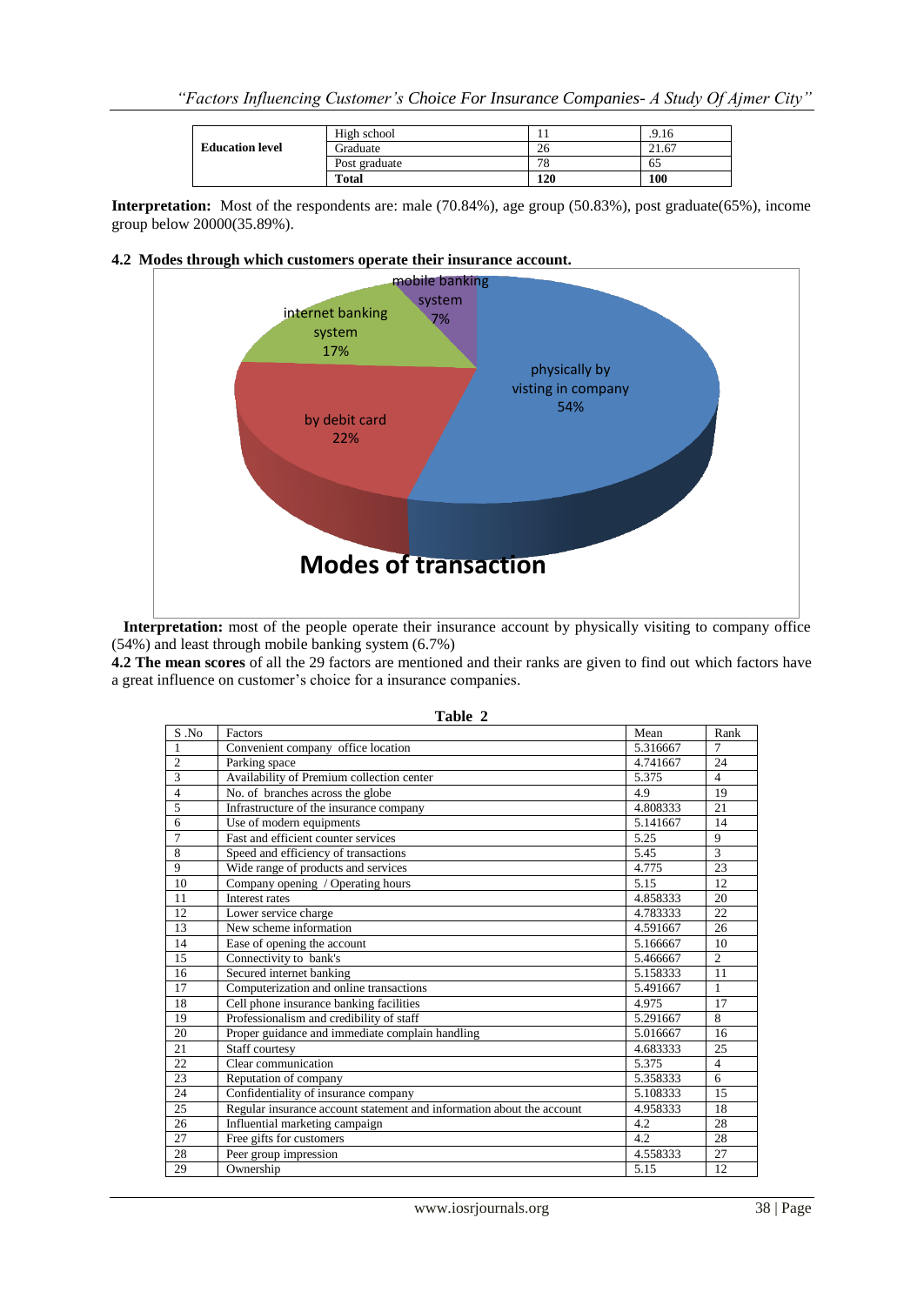**Interpretation:** Out these the top 10 most important factors are Computerization and online transactions, Connectivity with banks, Speed and efficiency of transactions, Clear communication, Availability of ATM in nearby and several locations, Reputation of company, Professionalism and credibility of staff, Fast and efficient counter services, Ease of opening the account, Secured internet banking

Least important factors are Influential marketing campaign, free gifts for customers, Peer group impression, Overdraft privileges on current account etc.

**4.3 Factor Analysis**: it is primarily used for data reduction and summarization. With the help of factor analysis, the relationship among various interrelated variables is examined. The approach used in the factor analysis is "Principle Component Analysis". It determines the minimum number of factors that will account for maximum variance in the data for use in subsequent multivariate analysis. It is a method of factor rotation that minimizes the numbers of variables with high loading on a factor, thereby enhancing the interpretability of the factors. **Factor identified to analyze the influence on customer choice for an insurance company.**

| S. No            | таріе э<br>Component                                                  |
|------------------|-----------------------------------------------------------------------|
| C <sub>1</sub>   | Convenient company office location                                    |
| C <sub>2</sub>   | Parking space                                                         |
| $\overline{C}$ 3 | Availability of Premium collection center                             |
| C <sub>4</sub>   | No. of branches across the globe                                      |
| C <sub>5</sub>   | Infrastructure of the insurance company                               |
| C <sub>6</sub>   | Use of modern equipments                                              |
| C <sub>7</sub>   | Fast and efficient counter services                                   |
| C8               | Speed and efficiency of transactions                                  |
| C9               | Wide range of products and services                                   |
| C10              | Company opening / Operating hours                                     |
| C11              | Interest rates                                                        |
| $\overline{C12}$ | Lower service charge                                                  |
| C13              | New scheme information                                                |
| C14              | Ease of opening the account                                           |
| C15              | Connectivity to bank's                                                |
| C16              | Secured internet banking                                              |
| C17              | Computerization and online transactions                               |
| C18              | Cell phone banking facilities                                         |
| C19              | Professionalism and credibility of staff                              |
| C <sub>20</sub>  | Proper guidance and immediate complain handling                       |
| $\overline{C21}$ | Staff courtesy                                                        |
| C <sub>22</sub>  | Clear communication                                                   |
| C <sub>23</sub>  | Reputation of company                                                 |
| C <sub>24</sub>  | Confidentiality of company                                            |
| $\overline{C25}$ | Regular insurance account statement and information about the account |
| C <sub>26</sub>  | Influential marketing campaign                                        |
| C27              | Free gifts for customers                                              |
| C <sub>28</sub>  | Peer group impression                                                 |
| $\overline{C29}$ | Ownership                                                             |

**Table 3**

The result of factor analysis over 29 factors showed that there were 9 key factors, which were determined by clubbing the similar variables which majorly consider being most influencing factors for influencing customer"s decision for choice of a insurance companies.

The table below shows the respective percentage of variance of all these factors derived from factor analysis.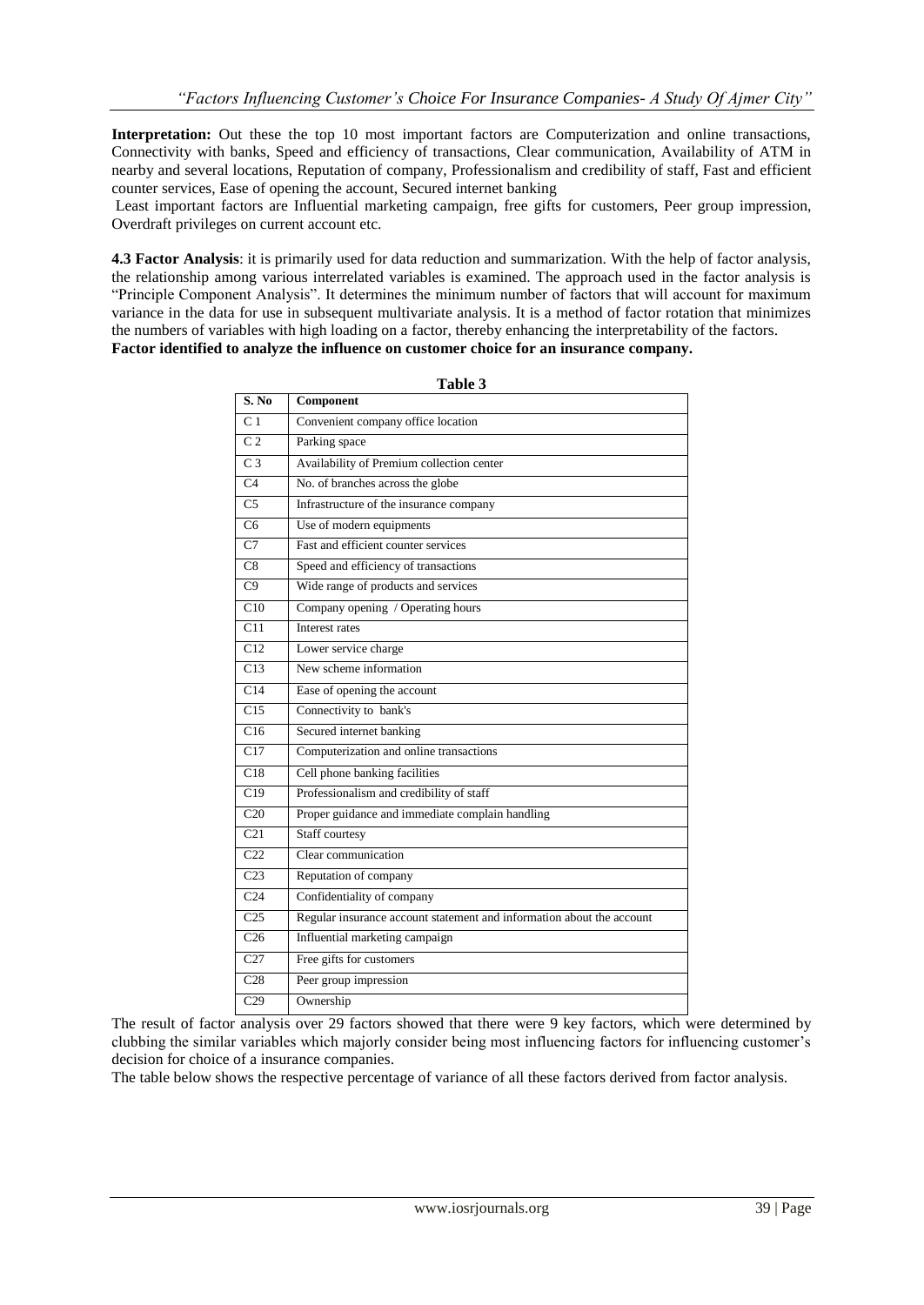| Table 4          |                      |                                                  |              |                                          |               |              |  |
|------------------|----------------------|--------------------------------------------------|--------------|------------------------------------------|---------------|--------------|--|
|                  | Initial Eigen values |                                                  |              | <b>Rotation Sums of Squared Loadings</b> |               |              |  |
| Component        | Total                | % of Variance                                    | Cumulative % | Total                                    | % of Variance | Cumulative % |  |
| C <sub>1</sub>   | 8.255                | 28.464                                           | 28.464       | 3.437                                    | 11.852        | 11.852       |  |
| C <sub>2</sub>   | 3.014                | 10.395                                           | 38.859       | 3.357                                    | 11.575        | 23.427       |  |
| C <sub>3</sub>   | 2.553                | 8.804                                            | 47.663       | 3.177                                    | 10.956        | 34.384       |  |
| C <sub>4</sub>   | 1.813                | 6.251                                            | 53.915       | 2.710                                    | 9.345         | 43.729       |  |
| C <sub>5</sub>   | 1.577                | 5.438                                            | 59.352       | 2.650                                    | 9.138         | 52.867       |  |
| $\overline{C6}$  | 1.447                | 4.988                                            | 64.341       | 2.200                                    | 7.585         | 60.452       |  |
| $\overline{C7}$  | 1.183                | 4.080                                            | 68.421       | 1.788                                    | 6.164         | 66.616       |  |
| C8               | 1.077                | 3.713                                            | 72.134       | 1.600                                    | 5.518         | 72.134       |  |
| $\overline{C9}$  | 1.000                | 3.448                                            | 75.581       |                                          |               |              |  |
| C10              | 0.832                | 2.868                                            | 78.449       |                                          |               |              |  |
| C11              | 0.740                | 2.553                                            | 81.002       |                                          |               |              |  |
| C12              | 0.640                | 2.208                                            | 83.210       |                                          |               |              |  |
| C13              | 0.606                | 2.088                                            | 85.299       |                                          |               |              |  |
| C14              | 0.539                | 1.860                                            | 87.158       |                                          |               |              |  |
| C15              | 0.448                | 1.544                                            | 88.703       |                                          |               |              |  |
| C16              | 0.447                | 1.541                                            | 90.244       |                                          |               |              |  |
| C17              | 0.390                | 1.344                                            | 91.587       |                                          |               |              |  |
| C18              | 0.358                | 1.234                                            | 92.821       |                                          |               |              |  |
| C19              | 0.314                | 1.083                                            | 93.904       |                                          |               |              |  |
| C20              | 0.282                | 0.974                                            | 94.878       |                                          |               |              |  |
| C <sub>21</sub>  | 0.253                | 0.873                                            | 95.751       |                                          |               |              |  |
| $\overline{C22}$ | 0.214                | 0.740                                            | 96.490       |                                          |               |              |  |
| C <sub>23</sub>  | 0.207                | 0.715                                            | 97.205       |                                          |               |              |  |
| C <sub>24</sub>  | 0.191                | 0.659                                            | 97.864       |                                          |               |              |  |
| C <sub>25</sub>  | 0.174                | 0.599                                            | 98.464       |                                          |               |              |  |
| C <sub>26</sub>  | 0.147                | 0.507                                            | 98.971       |                                          |               |              |  |
| C27              | 0.123                | 0.424                                            | 99.395       |                                          |               |              |  |
| C28              | 0.114                | 0.392                                            | 99.788       |                                          |               |              |  |
| C29              | 0.062                | 0.212                                            | 100.000      |                                          |               |              |  |
|                  |                      | Extraction Method: Principal Component Analysis. |              |                                          |               |              |  |

It is observed from table that only 9 factors have Eigen value more than one, so accordingly we proceeded with these factors. The total variance explained by these factors (1, 2,3,4,5,6,7,8,9) was 11.852% , 11.575%, 10.956%, 9.345%, 9.138%, 7.585%, 6.164%, 5.518% of variance, whereas the cumulative variance explained by all these factors is 72.314 %.

| <b>Rotated Component Matrix(a)</b> |           |                |          |                |          |          |                |          |
|------------------------------------|-----------|----------------|----------|----------------|----------|----------|----------------|----------|
|                                    | Component |                |          |                |          |          |                |          |
|                                    | 1         | $\overline{c}$ | 3        | $\overline{4}$ | 5        | 6        | $\overline{7}$ | 8        |
| <b>VAR00001</b>                    | 0.212     | $-0.008$       | 0.795    | 0.028          | 0.151    | 0.274    | 0.021          | 0.105    |
| VAR00002                           | 0.115     | 0.125          | 0.805    | 0.036          | 0.129    | $-0.084$ | 0.245          | 0.128    |
| VAR00003                           | 0.324     | 0.197          | 0.723    | 0.076          | 0.319    | 0.145    | $-0.085$       | 0.023    |
| <b>VAR00004</b>                    | 0.383     | 0.207          | 0.472    | $-0.074$       | 0.070    | 0.366    | 0.124          | $-0.302$ |
| <b>VAR00005</b>                    | 0.723     | 0.030          | 0.319    | 0.035          | 0.153    | $-0.058$ | 0.065          | $-0.084$ |
| <b>VAR00006</b>                    | 0.760     | 0.030          | 0.212    | 0.344          | 0.185    | $-0.006$ | $-0.064$       | $-0.020$ |
| <b>VAR00007</b>                    | 0.790     | $-0.049$       | 0.090    | 0.109          | 0.032    | 0.241    | 0.056          | 0.159    |
| VAR00008                           | 0.670     | 0.124          | $-0.001$ | $-0.008$       | 0.191    | 0.362    | 0.050          | 0.371    |
| VAR00009                           | 0.518     | 0.235          | 0.341    | 0.184          | $-0.027$ | 0.065    | 0.507          | $-0.077$ |
| <b>VAR00010</b>                    | 0.514     | 0.063          | 0.445    | 0.057          | 0.017    | 0.326    | 0.386          | 0.147    |
| VAR00011                           | 0.256     | 0.117          | 0.362    | 0.121          | 0.407    | 0.123    | 0.156          | $-0.064$ |
| VAR00012                           | 0.130     | 0.215          | 0.181    | 0.137          | 0.764    | 0.030    | 0.112          | $-0.061$ |
| VAR00013                           | 0.052     | 0.284          | 0.265    | $-0.058$       | 0.779    | $-0.191$ | $-0.132$       | $-0.077$ |
| VAR00014                           | 0.161     | $-0.269$       | 0.294    | $-0.014$       | 0.497    | 0.184    | 0.538          | 0.174    |
| VAR00015                           | 0.120     | $-0.009$       | $-0.009$ | $-0.099$       | 0.702    | 0.242    | 0.199          | 0.153    |
| VAR00016                           | 0.007     | 0.309          | 0.122    | 0.109          | 0.243    | 0.138    | 0.752          | 0.079    |
| VAR00017                           | 0.074     | 0.666          | $-0.103$ | 0.205          | 0.268    | 0.130    | 0.132          | $-0.086$ |
| VAR00018                           | 0.010     | 0.620          | 0.021    | 0.368          | 0.166    | $-0.245$ | 0.053          | $-0.286$ |
| VAR00019                           | 0.034     | 0.006          | $-0.061$ | 0.683          | $-0.033$ | $-0.087$ | 0.462          | $-0.101$ |
| VAR00020                           | 0.119     | $-0.091$       | 0.036    | 0.771          | 0.200    | 0.258    | 0.009          | 0.086    |
| VAR00021                           | 0.067     | 0.323          | 0.154    | 0.801          | $-0.016$ | 0.011    | 0.022          | $-0.021$ |
| VAR00022                           | 0.211     | 0.224          | $-0.005$ | 0.666          | $-0.134$ | 0.162    | $-0.052$       | 0.183    |
| VAR00023                           | 0.189     | $-0.100$       | 0.354    | 0.323          | $-0.080$ | 0.592    | 0.078          | 0.090    |
| VAR00024                           | 0.136     | 0.116          | 0.103    | 0.136          | 0.155    | 0.838    | 0.160          | 0.047    |
| VAR00025                           | 0.364     | 0.530          | 0.101    | 0.029          | 0.150    | 0.478    | $-0.214$       | 0.076    |
| VAR00026                           | 0.095     | 0.774          | 0.060    | 0.044          | $-0.053$ | 0.145    | 0.064          | $-0.035$ |
| VAR00027                           | $-0.086$  | 0.724          | 0.341    | 0.073          | 0.121    | $-0.093$ | 0.091          | 0.266    |

**Table 5**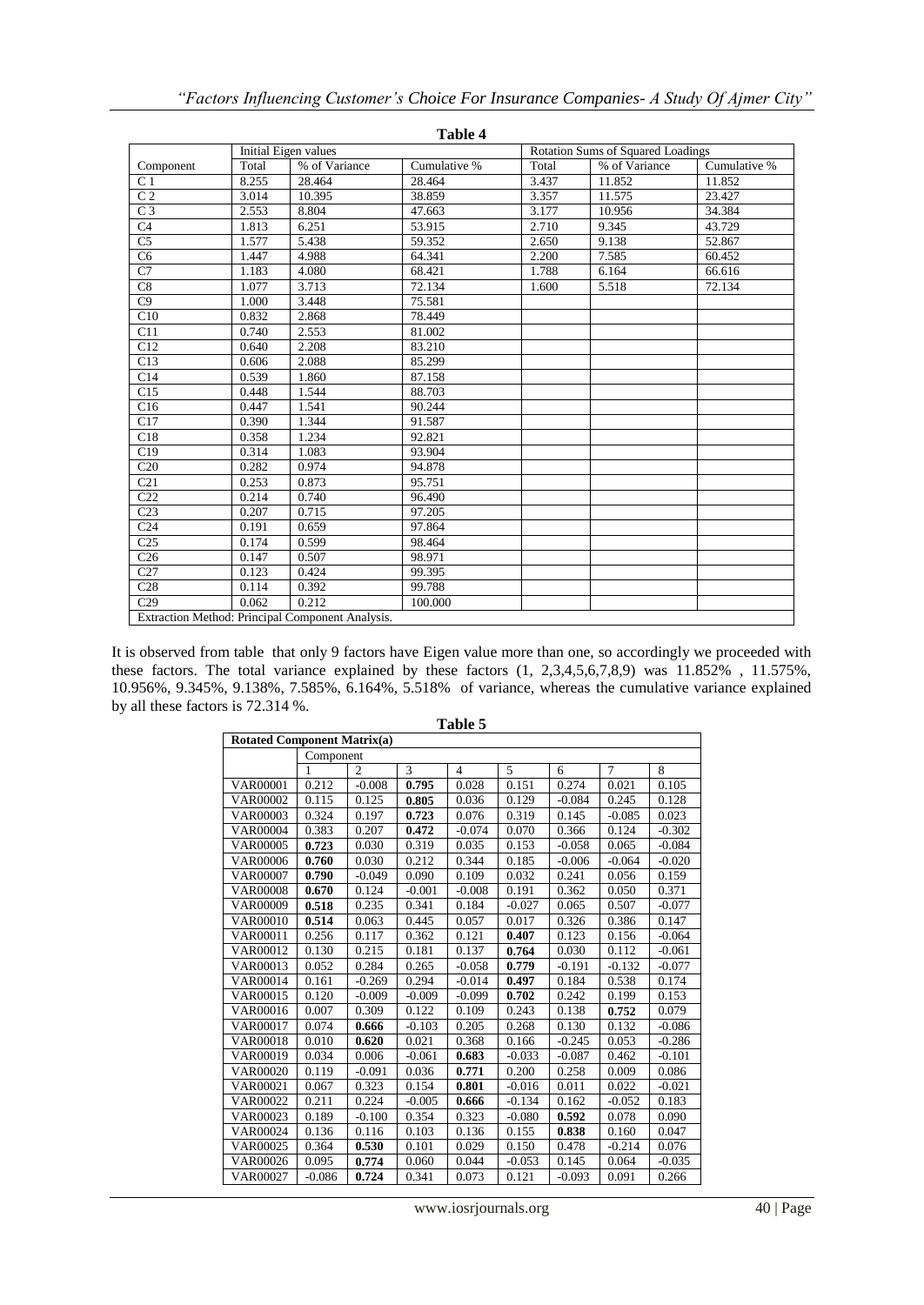| <b>VAR00028</b>                                     | $-0.017$ | 0.670   | 0.164 | $-0.043$  | 0.150    | $-0.013$  | 0.068 | 0.471     |
|-----------------------------------------------------|----------|---------|-------|-----------|----------|-----------|-------|-----------|
| VAR00029                                            | 0.152    | 0.057   | 0.115 | 0.109     | $-0.019$ | 0.091     | 0.060 | 0.872     |
| Extraction                                          |          | Method: |       | Principal |          | Component |       | Analysis. |
| Rotation Method: Varimax with Kaiser Normalization. |          |         |       |           |          |           |       |           |
| a. Rotation converged in 8 iterations.              |          |         |       |           |          |           |       |           |

**Interpretation:** Table above shows each statement corresponding to the highlighted factor loading which is correlated with the factors corresponding to that factor loading. Higher the factor loading, stronger is the correlation between the factors and statement. On the basis of rotated component matrix the factor extraction table has been prepared which is as under.

Factor Extraction Table given below shows the variables in each factor corresponding to the loading and percentage of variance.

**Table 6**

| <b>Factors</b>                                                | % of variance | Loading |
|---------------------------------------------------------------|---------------|---------|
| F1(PROXIMITY)                                                 | 11.852%       |         |
| Convenient branch location                                    |               | .795    |
| Parking space                                                 |               | .805    |
| Availability of premium collection center                     |               | .723    |
| No. of branches across the globe                              |               | .472    |
| F2 (Company SERVICES AND INFRASTRUCTURE)                      | 11.575%       |         |
| Infrastructure of the insurance companies                     |               | .723    |
| Use of modern equipments                                      |               | .760    |
| Fast and efficient counter services                           |               | .790    |
| Speed and efficiency of transactions                          |               | .670    |
| Wide range of products and services                           |               | .518    |
| Company opening / operating hours                             |               | .514    |
| F3 (CONVIENIENCE)                                             | 10.956%       |         |
| Interest rates                                                |               | .407    |
| Lower service charge                                          |               | .764    |
| New scheme information                                        |               | .779    |
| Ease of opening the account                                   |               | .497    |
| Connectivity with bank                                        |               | .702    |
| <b>F4 (SECURITY/PRIVACY)</b>                                  | 9.345%        |         |
| Secured internet banking                                      |               | .752    |
| <b>F5 (TECHNOLOGY)</b>                                        | 9.138%        |         |
| Computerization and online transactions                       |               | .666    |
| Cell phone banking facilities                                 |               | .620    |
| <b>F6 (RESPONSIVENESS)</b>                                    | 7.585%        |         |
| Professionalism and credibility of staff                      |               | .683    |
| Proper guidance and immediate complain handling               |               | .771    |
| Staff courtesy                                                |               | .801    |
| Clear communication                                           |               | .666    |
| <b>F7 (REPUTATION)</b>                                        | 6.164%        |         |
| Reputation of insurance company                               |               | .592    |
| Confidentiality of information                                |               | .838    |
| F8 (IMAGE)                                                    | 5.518%        |         |
| Regular insurance account statement and information about the |               | .530    |
| account                                                       |               | .774    |
| Influential marketing campaign                                |               | .724    |
| Free gifts for customers                                      |               | .670    |
| Peer group impression                                         |               |         |
| <b>F9 (OWNERSHIP)</b>                                         |               | .872    |

**Interpretation**: The above stated factors are in the order of degree of importance i.e. factor 1 is More important than factor 2; factor 2 is more important than factor 3 and so on. The variance of factor 1 and 2 is the highest variance as compared with factor 3, 4, 5 and so on.

#### **4.4 Hypothesis testing**

H0= there is no impact of gender and education level on mean of factors influencing the choice of insurance company.

H1= there is an impact of gender and education level on mean of factors influencing the choice of insurance company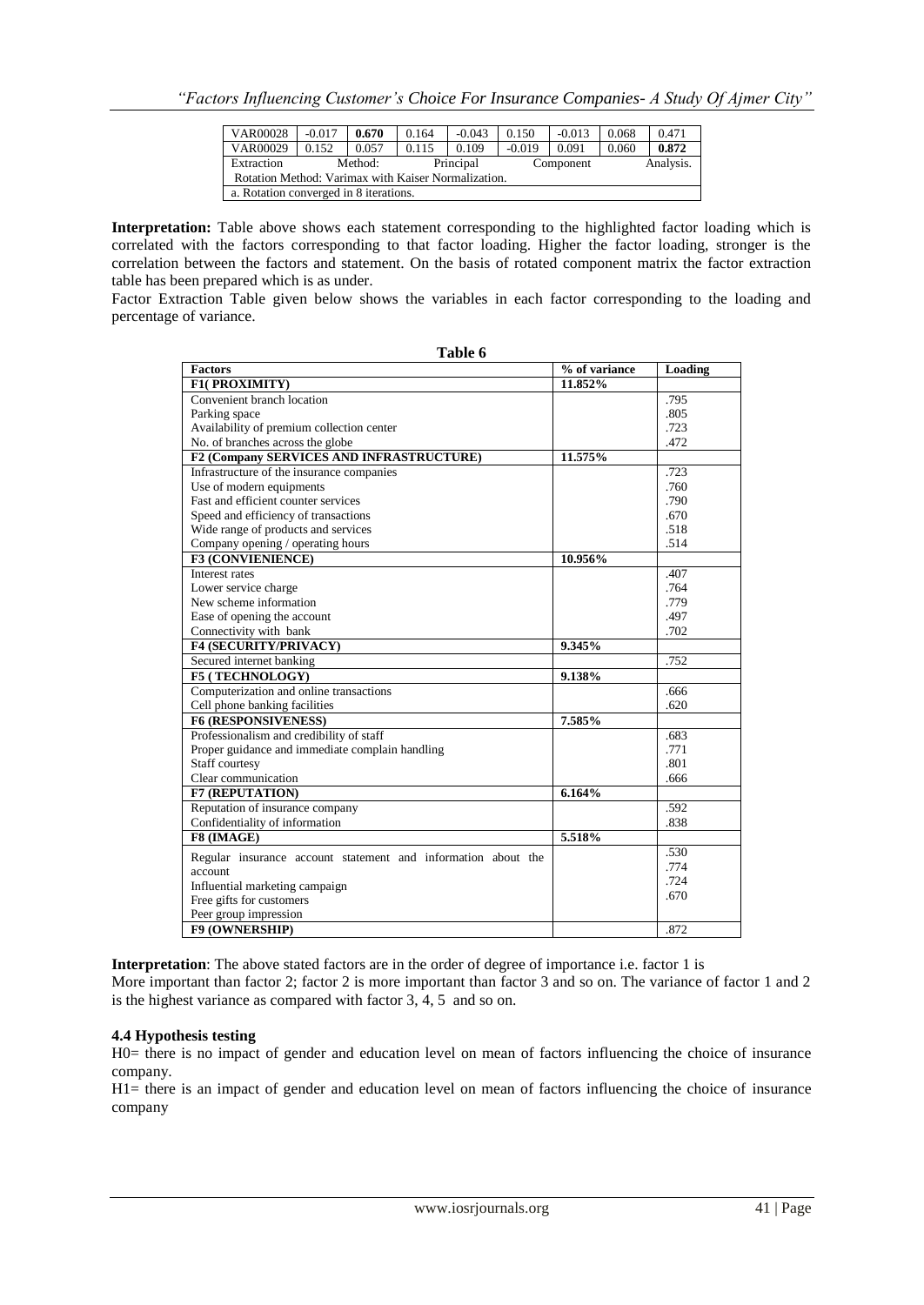| Factors                             | Gender | <b>Education</b> level |
|-------------------------------------|--------|------------------------|
| Proximity                           | .21854 | .00032                 |
| company services and infrastructure | .00046 | .06889                 |
| Convenience                         | .26774 | .00002                 |
| Security                            | .75731 | .27451                 |
| Technology                          | .94782 | .00005                 |
| Responsiveness                      | .49108 | .70191                 |
| Reputation                          | .46601 | .62516                 |
| Image                               | .34758 |                        |
| Ownership                           | .37089 | .00002                 |

**Table 7**. T-test results for gender and education level

Degree of freedom is greater than 30, hence at 5% two-tailed table value will be 1.96 **Interpretation:** For all the factors the calculated value is less than the tabulated value, so the H0 is accepted hence there is no impact of education level and gender on mean of factors influencing the choice of insurance company.

#### **V. Conclusion:**

Primary objective of this research was to determine the factors affecting customer"s choice for the company selection. As per the mean calculated the top 10 most important factors are Computerization and online transactions, Connectivity with bank , Speed and efficiency of transactions, Clear communication, Availability of Premium collection center, Reputation of company, Professionalism and credibility of staff, Fast and efficient counter services, Ease of opening the account, Secured internet banking.

The factor analysis applied on the 29 factors summarizes them into 9 key factors that are proximity, company services and infrastructure, convenience security/privacy, technology, responsiveness, reputation, image, ownership. The values of variances have been derived which entails that the first factor is more important than second, factor 2 is more important than the third and so on. Thus, the company should focus more on factors like location, branch network which the customers perceive as most important factors. Also, they should give considerable attention to factors like service delivery, infrastructure, ease of opening the account, interest rates, company working hours as they are the next most important factors in the minds of the customers. Customers also take into account factors like technology, responsiveness and guidance by the staff members, reputation of the company while making decision. So, the company management should analyze all these factors, give due weightage to these factors and make appropriate marketing strategies to retain and attract the potential customers in order to increase their market share and profits.

As per the study there is no significant impact of gender and education on the factors influencing customer"s choice for the company. Thus, the company do not have to put emphasis on the segmentation of the market on the basis of demographics to understand the customer"s preferences and choices of factors.

#### **VI. Future Study:**

Future study can be done on examining dimensions that influence customers to engage in switching behavior from one company to another. The further research can be carried out at a different location with a population composed of customers with a different cultural, demographics and social background. The study did not include comparison options, so future study can be done on comparing the customer choices for selecting a public or a private insurance company. Also, many dimensions and factors are not taken into account so the research can be extended for exploring more dimensions and evaluating them for understanding customer preferences.

#### **References:**

- **[1].** Arrow, K. J. (1965). "Insurance, Risk and Resource Allocation" in *"Foundations of Insurance Economics"*, G. Dionne and S. E. Harrington (eds.), Kluwer Academic Publishers.
- [2]. Beck, T. and I. Webb (2003) "Economic, Demographic, and Institutional Determinants of Life Insurance Consumption Across Countries", *World Bank Economic Review*, Vol. 17; pp 51-88.
- [3]. Kwon, W. Jean (2002) "The Insurance Markets of South Asia", *IIF Occasional Paper*, No. 4; International Insurance Foundation, Washington, DC<br>Mossin, J. (1968) "Aspects of rational Insurance Purchasing" **Journal of Political Economy**, Vol. 79; pp 553-568.
- [4]. Mossin, J. (1968) "Aspects of rational Insurance Purchasing" *Journal of Political Economy*, Vol. 79; pp 553-568.
- [5]. Fishbein, M., & Ajzen, I. (1975). *Belief, attitude, intention, and behavior: An introduction to theory and research.* Reading, MA: Addison-Wesley
- [6]. Kardes, F. R. (2002). *Consumer behavior and managerial decision making* (2nd ed.). Upper Saddle River, NJ: Prentice Hall.
- [7]. Kumar, N., Cohen, M. A., Bishop, C. E., & Wallack, S. S. (1995). Understanding the factors behind the decision to purchase varying coverage amounts of long-term care insurance
- [8]. Anderson, E. & Sullivan, M.W. (1993). The Antecedents and Consequences of Customer Satisfaction for Firms, Marketing Science, Vol. 12 (2), pp. 125-143.
- [9]. Lee, J., and Marlowe, J. (2003). How consumers choose a financial institution: Decision-making criteria and heuristics. International Journal of Bank Marketing, 21 (2), 53-71.